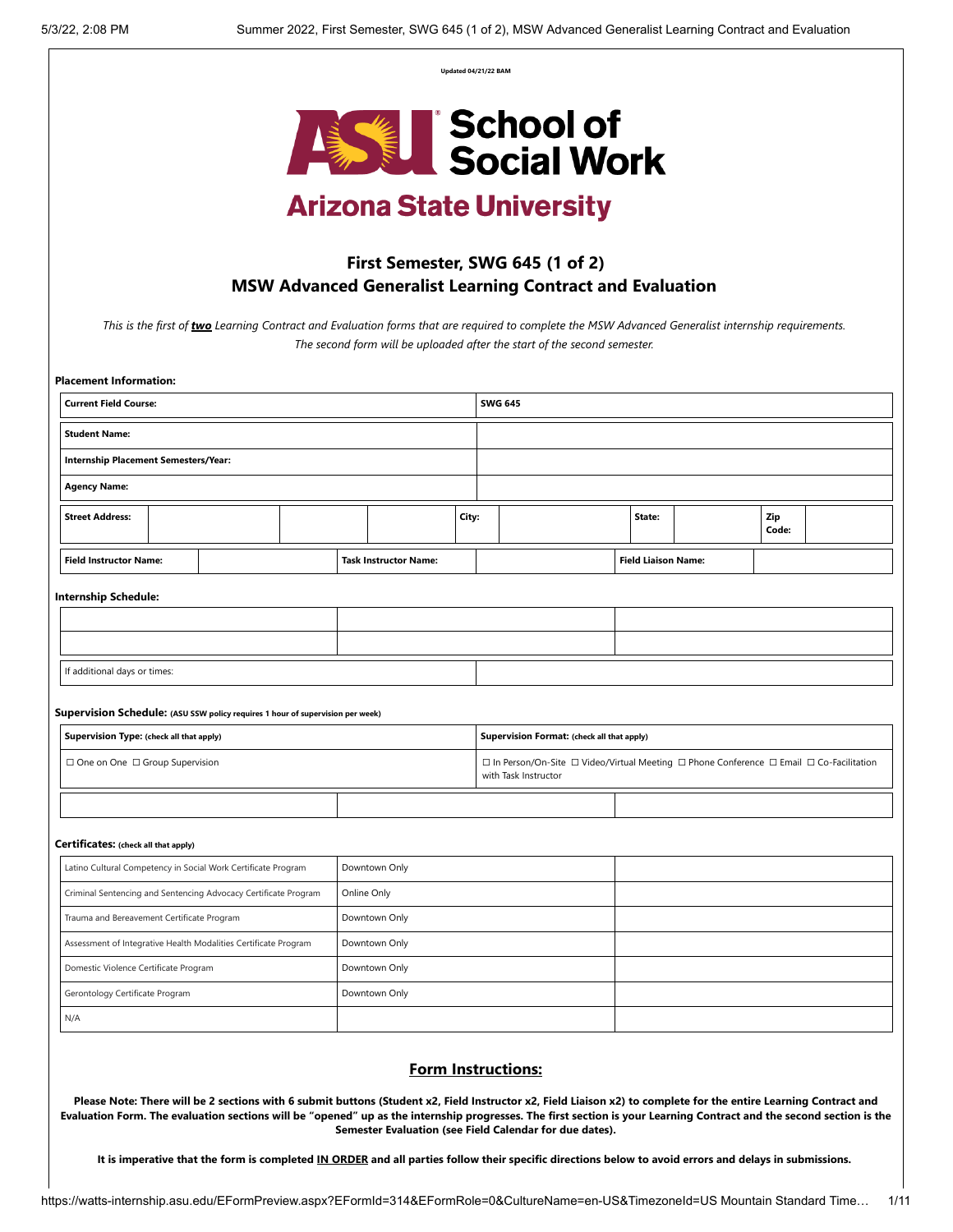### **Learning Contract Instructions:**

**Student Intern:** At the beginning of each semester of the field placement internship, the student intern, with assistance from the Field Instructor, reviews, and drafts the form. Field Instructors will use the learning activities to evaluate the student intern's mastery of each learning core competency at the end of each semester

| For each competency, the student must add one STUDENT CREATED ADDITIONAL ACTIVITY that will measure skill<br>attainment in that area. These activities should be specific to the agency, align with student intern goals, and provide a<br>clear picture of the work being completed. Activity must also include how it will be measured. [SMART Goals] | Please note: if the activity is completed in the first semester, plan to create a new activity in<br>the second semester form. If an activity or project is set to span both semesters, copy and<br>paste the activity into the second semester form.                                                                                                                                                                                                                                                                                                                    |
|---------------------------------------------------------------------------------------------------------------------------------------------------------------------------------------------------------------------------------------------------------------------------------------------------------------------------------------------------------|--------------------------------------------------------------------------------------------------------------------------------------------------------------------------------------------------------------------------------------------------------------------------------------------------------------------------------------------------------------------------------------------------------------------------------------------------------------------------------------------------------------------------------------------------------------------------|
| For each activity, the student intern must set a TARGET COMPLETION DATE. Target dates need to be unique to the<br>learning activity and there should be a variety of dates spread throughout the first and second semesters. Target dates<br>should be chosen in the semester that matches the target semester selected in the drop down.               | Please note: if the activity will be completed in the first semester the target date should fall in<br>the first semester. If the activity will be completed in the second semester, the target date<br>should fall in the second semester. If an activity or project is set to span both semesters, a<br>first semester target date should be set in the first semester form and a second semester<br>target date should be set in the second semester form.                                                                                                            |
| For each activity, the student must select a TARGET SEMESTER from the drop down.                                                                                                                                                                                                                                                                        | Please note: If the activity is set to be completed in the first semester, select "First Semester"<br>from the drop down and list a first semester target date. If the activity is set to be completed<br>in the second semester, select "Second Semester" from the drop down and list a second<br>semester target date. If the activity is set to span both semesters, select "First and Second<br>Semester" from the drop down and list a first semester target date in the first semester form<br>and list a second semester target date in the second semester form. |

Click the **SAVE DRAFT** button at the bottom of the form periodically to save your work.

**DO NOT** click the Student Learning Contract Submit button at the bottom of the form to forward the Learning Contract to your Field Instructor until **AFTER** the Initial Field Liaison Meeting is completed with the Field Liaison and they have reviewed the form.

**Field Instructor:** Work with the student to help draft additional activities, identify target dates, and target semester for each competency.

Click the **SAVE DRAFT** button at the bottom of the form periodically to save your work.

**DO NOT** click the Field Instructor Learning Contract Submit button at the bottom of the form to forward the form to the Field Liaison until **AFTER** the Initial Field Liaison Meeting is completed with the Field Liaison and they have reviewed the form.

Field Liaison: Review the drafted Learning Contract and prepare notes for the Initial Field Liaison Meeting. After any needed revisions are made, ask both the Field Instructor and student to submit the final version of the Learning Contract by clicking their prospective Learning Contract Submit buttons.

Click the Field Liaison Learning Contract Submit button at the bottom of the form to finalize the form.

### **Semester Evaluation Instructions:**

Field Instructor: At the end of the semester, rate your student intern for each learning activity using the rating scale listed below. First semester students should be routinely (50%) demonstrating expectations. Provide comments in the comment box below each competency. The comments should provide justification and/or support the scores.

Please note: this evaluation form follows the same learning objectives as outlined in the student intern's Learning Contract. Be sure to evaluate the student intern's performance and progress towards *competency within the context of the evaluation criteria found in the Learning Contract.*

For each activity, if target date is "First Semester," activities are scored based on exposure and progress.

For each activity, if target date is "Second Semester," activities are scored based on partial completion and progression from first semester.

N/As should be used only in the case the student has had zero exposure or opportunity to that specific activity. A score of "5" indicates a student has fully mastered a skill and does not allow the student intern to demonstrate improvement in the second semester.

Click the **SAVE DRAFT** button at the bottom of the form periodically to save your work.

**DO NOT** click the Field Instructor Semester Evaluation Submit button at the bottom of the form to forward the form to the Student Intern until **AFTER** the End of the Semester Meeting is completed with the Field Liaison and they have reviewed the form.

**Student Intern:** After your Field Instructor has filled out the evaluation, review the form. Please provide comments in the comment box below each competency.

Click the **SAVE DRAFT** button at the bottom of the form periodically to save your work.

**DO NOT** click the Student Semester Evaluation Submit button at the bottom of the form to forward the form to your Field Liaison until **AFTER** the End of the Semester Meeting is completed with the Field Liaison and they have reviewed the form.

Field Liaison: Review the drafted evaluation and grade recommendation to prepare notes for the End of the Semester Meeting. After any needed revisions are made, ask both the Field Instructor and student to submit the final version of the Semester Evaluation by clicking their prospective Semester Evaluation Submit buttons.

Click the Field Liaison Semester Evaluation Submit button at the bottom of the form to finalize the form.

Taking into consideration all internship requirements and documentation, award the grade.

**Rating Scale:**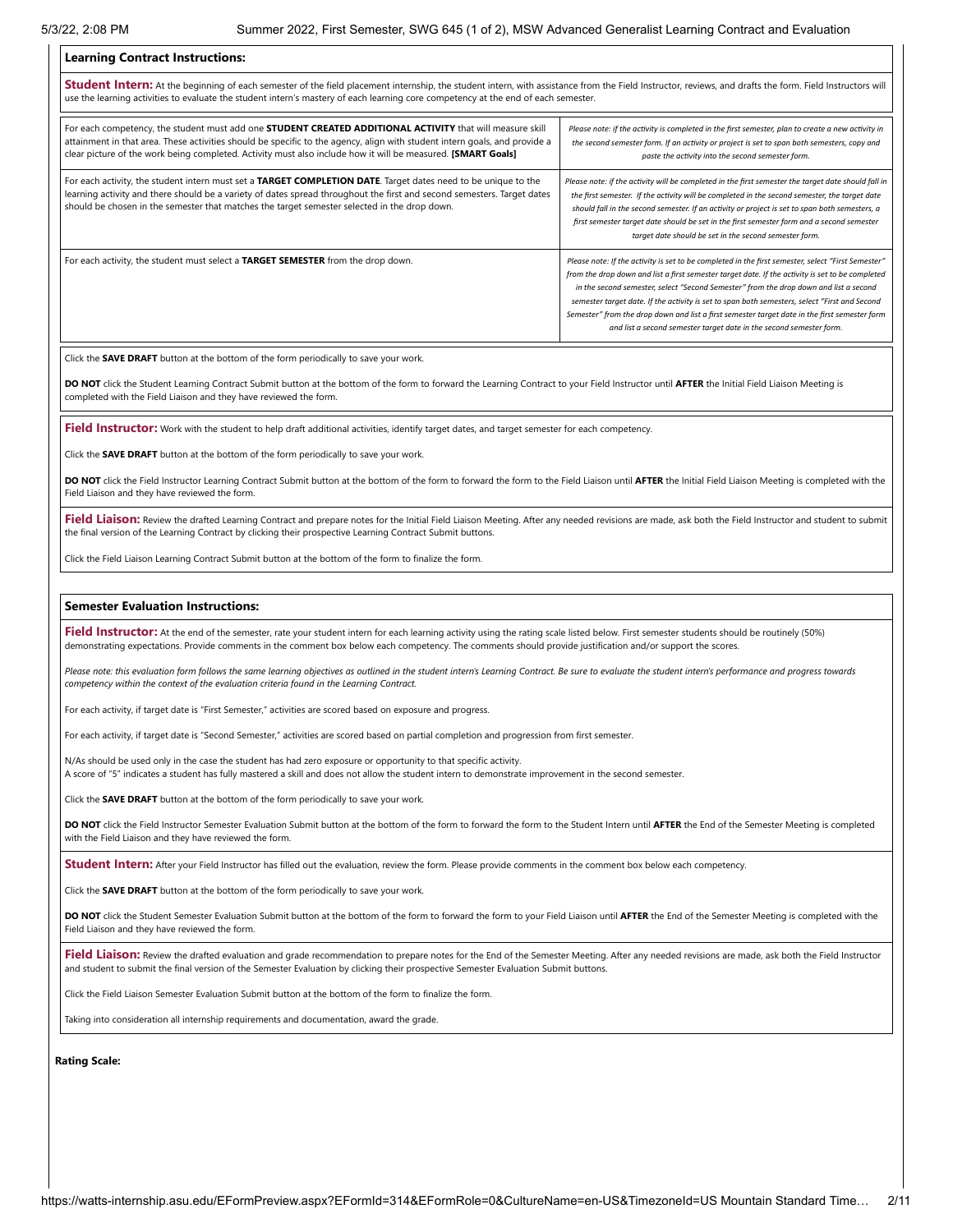| <b>Level of Mastery</b> | <b>Description</b>                                                                                                                                                                                                                                                                                                                                                                                                                                                      |
|-------------------------|-------------------------------------------------------------------------------------------------------------------------------------------------------------------------------------------------------------------------------------------------------------------------------------------------------------------------------------------------------------------------------------------------------------------------------------------------------------------------|
|                         | Fails to Meet Expectations: Offers no evidence of engagement with practice experience.<br>Suggestions for comments to describe student performance - Does not show up when scheduled; does not engage in agency milieu, activities, or tasks; does not participate in events<br>selected to achieve the course objectives.                                                                                                                                              |
|                         | Occasionally Demonstrates Expectations (less than 50%): Needs improvement.<br>Suggestions for comments to describe student performance - Demonstrates the following: Shows up as scheduled, engaged with agency milieu and in some activities, tasks or events<br>selected to achieve the course objectives; participates in learning experiences but does not show mastery of skills. Working on achieving skills that will lead to achieving course<br>objectives.    |
|                         | Routinely (50%+) Demonstrates Expectations: Performs at competent level.<br>Suggestions for comments to describe student performance - Demonstrates the following: Understanding of overarching professional competencies; demonstrates commitment to<br>developing practice behavior; performs tasks, or other events selected to achieve course objectives as expected, able to work independently on some activities or tasks.                                       |
| 4                       | Consistently Meets Expectations (75%+): Performs at competent level on most/all tasks.<br>Suggestions for comments to describe student performance - Demonstrates the following: Ability to practice at professional level; demonstrates commitment to developing practice<br>behavior; evidence emerging of mastery in activities, tasks; ability to work independently with clients or some of the activities, tasks or events selected to achieve course objectives. |
|                         | Exceeds Expectations (90%+): Performs above level on most tasks.<br>Suggestions for comments to describe student performance - Demonstrates the following: Knowledge of and use of professional ethics and behaviors in all work; extends this<br>behavior to other activities throughout the practice experience. Mastery of skills in more than half of activities, tasks or other events selected to achieve course objectives.                                      |

#### **Educational Policy Accreditation Standards (EPAS):**

Competency-based education is an outcomes-oriented approach to curriculum design. The goal of the outcomes approach is to ensure that students are able to demonstrate the mastery of integration and application of the competencies in practice. In EPAS, social work practice competence consists of nine interrelated competencies and practice behaviors that are comprised of learning activities. The nine core competencies, one ASU specific, and one professional growth and development activity are listed below followed by a description of characteristic knowledge, values, skills, cognitive/affective processes (listed as Activities To Evaluate Student Mastery of EPAS) and the resulting practice behaviors that may be used to operationalize the curriculum and assessment methods*.*

*Website: NASW 2015 CSWE Educational Policy and Accreditation Standards (CSWE EPAS): [https://www.cswe.org/Accreditation/Standards-and-Policies/2015-EPAS\](https://www.cswe.org/Accreditation/Standards-and-Policies/2015-EPAS/)*

### **Core Competencies & Descriptions:**

**1. DemonstrateEthicalandProfessionalBehavior**

Build skills in ethical practice, values identification, professional behavior, utilization of supervision, and technology.

#### **2. Engage Diversity and Difference in Practice**

Build skills in understanding how diversity shapes human experience and identity, understanding and identifying forms of oppression and how they may marginalize, alienate, or create privilege and power. **3. AdvanceHumanRightsandSocial,Economic,andEnvironmental Justice**

Build skills in gaining knowledge about theories of human need and social justice, and strategies to promote social and economic justice, eliminate barriers to services, and advance human rights.

**4. EngageinPractice-informedResearchandResearch-informedPractice**

Build skills of critical thinking through use of practice experience to inform research and evaluation of research-informed practices.

**5. Engage in Policy Practice**

Build skills in understanding the role of policy in service delivery, and the role of practice in policy development.

**6. Engage with Individuals, Families, Groups, Organizations, and Communities**

Build skills in understanding and applying strategies to engage diverse clients and constituencies using knowledge of human behavior and social environment to advance practice effectiveness. **7. Assess Individuals, Families, Groups, Organizations, and Communities**

Build skills in understanding and applying methods of assessment with diverse clients and constituencies to advance practice effectiveness.

**8. Intervene with Individuals, Families, Groups, Organizations, and Communities**

Build skills in understanding and applying methods of identifying, analyzing, and implementing evidence-informed interventions to achieve client and constituency goals.

**9. Evaluate Practice with Individuals, Families, Groups, Organizations, and Communities**

Build skills in understanding and applying qualitative and quantitative methods for evaluating outcomes to advance practice, policy and service delivery effectiveness.

**10. Demonstrate working knowledge of the social, political, and cultural diversity of the Southwest and apply that expertise across all practice levels and locations.**

Social workers in the Southwest and across the nation understand the significance and complexity of the U.S.-Mexico transborder region; enduring principles of tribal sovereignty and the federal trust relationship with indigenous peoples; and the challenges facing children, youth and families in the social, economic, and political context. Social workers in the Southwest and across the nation understand the social dynamics of human migration and settlement that require responsiveness to Latinx; African American, older adult, recently relocated, immigrant, refugee, and urban American Indian/Alaska Native populations.

#### **11. Professional Growth and Development**

Build skills in developing strategies for self-care and gaining knowledge about the Social Work profession, including licensing.

### **Competency 1: Demonstrate Ethical and Professional Behavior**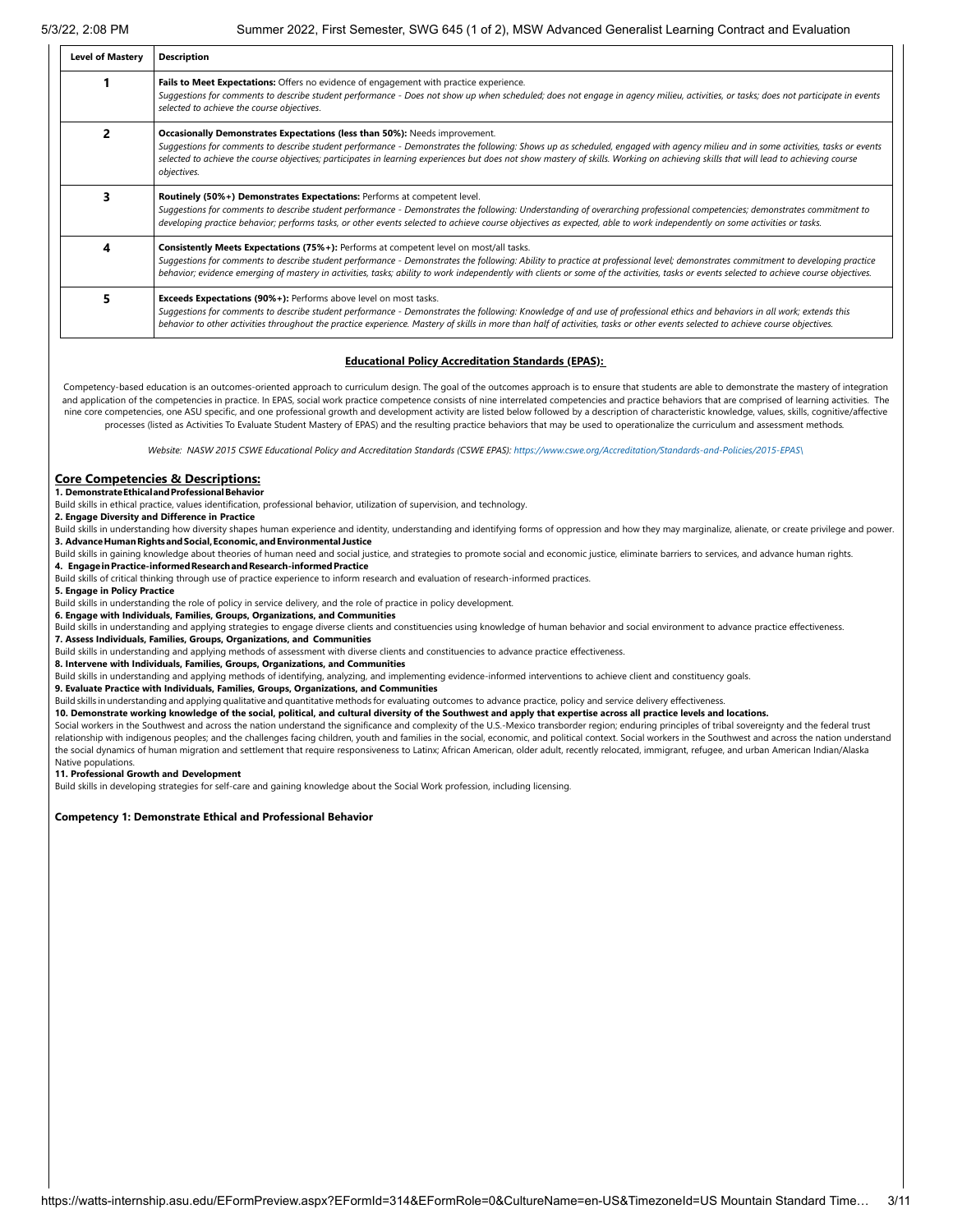5/3/22, 2:08 PM Summer 2022, First Semester, SWG 645 (1 of 2), MSW Advanced Generalist Learning Contract and Evaluation

|                      | <b>Practice Behaviors:</b>                                                                                          | <b>Learning Activities to Evaluate Student's</b><br><b>Mastery of EPAS:</b>                                                                                                                                                                                                                                                                     | <b>Target Dates:</b> | <b>Target Semester:</b> | <b>Semester Evaluation:</b>     |
|----------------------|---------------------------------------------------------------------------------------------------------------------|-------------------------------------------------------------------------------------------------------------------------------------------------------------------------------------------------------------------------------------------------------------------------------------------------------------------------------------------------|----------------------|-------------------------|---------------------------------|
| 1.<br>$\mathbf{1}$   | Exhibit growth in their identity as social work<br>professionals.                                                   | Student uses the NASW Code of Ethics and agency<br>code of conduct in all interactions with staff.<br>clients, and other professionals. Using NASW Code<br>of Ethics, the student is able to identify 2-3 ethical<br>dilemmas when working with agency clients and<br>determine how to address the dilemmas, while<br>tolerating any ambiguity. |                      |                         | ○1 ○2 ○3 ○4 ○5<br>$\bigcap N/A$ |
| 1.<br>$\overline{2}$ | Demonstrate professional use of self at the micro,<br>mezzo and macro levels.                                       | In supervision, student identifies personal values<br>and perceptions that influence social work practice<br>and identifies how student uses models of ethical<br>decision-making and relevant laws/regulations to<br>ensure ethical actions in practice.                                                                                       |                      |                         | 01 02 03 04 05<br>0N/A          |
| 1.<br>3              | Participate in a leadership role on interprofessional<br>teams in practice.                                         | Student demonstrates professional behavior in<br>appearance, and in all oral and written<br>communication.                                                                                                                                                                                                                                      |                      |                         | O1 O2 O3 O4 O5<br>$\bigcap N/A$ |
| 1.<br>4              | Improve their ability to use and manage<br>technology tools with attention to ethical use.                          | Student demonstrates professional behavior in<br>electronic communication and documentation.                                                                                                                                                                                                                                                    |                      |                         | ○1 ○2 ○3 ○4 ○5<br>$\bigcap N/A$ |
| 1.<br>5              | Identify and manage personal biases that affect the<br>professional relationship with clients and client<br>groups. | Student uses supervision and consultation to<br>reflect on professional behavior and demonstrates<br>ability to incorporate feedback into practice.                                                                                                                                                                                             |                      |                         | ○1 ○2 ○3 ○4 ○5<br>O N/A         |
| 1.<br>6              |                                                                                                                     | Student created additional activity:                                                                                                                                                                                                                                                                                                            |                      |                         | ○1 ○2 ○3 ○4 ○5<br>$\bigcap N/A$ |
|                      |                                                                                                                     | To save your form at any time, scroll all the way<br>down, past Competency 11, and click the<br>first "Save Draft" button, below the "Learning<br><b>Contract Review" section.</b>                                                                                                                                                              |                      |                         | Has not been actioned           |
|                      |                                                                                                                     |                                                                                                                                                                                                                                                                                                                                                 |                      |                         | Semester Rating (average)       |

Competency 1: **Student's Semester Comments:** (To save your comments at any time, scroll down to the bottom of the form, and click the Save Draft button next to Student Semester Evaluation Submit.)

**Competency 1: Field Instructor's Semester Comments:** (To save your comments at any time, scroll down to the bottom of the form, and click the Save Draft button next to Field Instructor Semester Evaluation Submit.)

### **Competency 2: Engage Diversity and Difference in Practice**

|                      | <b>Practice Behaviors:</b>                                                                                                                                                                                                | <b>Learning Activities to Evaluate Student's</b><br><b>Mastery of EPAS:</b>                                                                                                                                                                                              | <b>Target Dates:</b> | <b>Target Semester:</b> | <b>Semester Evaluation:</b>          |
|----------------------|---------------------------------------------------------------------------------------------------------------------------------------------------------------------------------------------------------------------------|--------------------------------------------------------------------------------------------------------------------------------------------------------------------------------------------------------------------------------------------------------------------------|----------------------|-------------------------|--------------------------------------|
| 2.<br>1              | Combine theoretical knowledge of diversity with<br>practice skills to provide enhanced interventions.                                                                                                                     | Student reports on a community event or training<br>related to agency population or local minority<br>group in the community demonstrating knowledge<br>of a different culture and how the culture's<br>structures and values may oppress or enhance<br>privilege/power. |                      |                         | ○1 ○2 ○3 ○4 ○5<br>$\overline{O}$ N/A |
| 2.<br>$\overline{2}$ | Identify sources of oppression and marginalization<br>on the individual, group, community, institutional,<br>and societal levels.                                                                                         | Student is able to identify the needs of agency<br>population and prepares practice interventions<br>that are culturally responsive to the population<br>served.                                                                                                         |                      |                         | ○1 ○2 ○3 ○4 ○5<br>ON/A               |
| 2.<br>3              | Strengthen skills to confront discrimination and<br>oppression on the individual, group, community,<br>institutional and societal levels.                                                                                 | Student reflects on their values and perceptions<br>and demonstrates the ability to establish<br>relationships with clients and others from diverse<br>backgrounds.                                                                                                      |                      |                         | ○1 ○2 ○3 ○4 ○5<br>$\bigcap N/A$      |
| 2.                   | Recognize the power of privilege to apply<br>knowledge of the dynamics of power differentials,<br>histories of oppression, and the impact of power<br>and historical oppression on the marginalization of<br>communities. | Student created additional activity:                                                                                                                                                                                                                                     |                      |                         | ○1 ○2 ○3 ○4 ○5<br>$\bigcap N/A$      |
|                      |                                                                                                                                                                                                                           | To save your form at any time, scroll all the way<br>down, past Competency 11, and click the<br>first "Save Draft" button, below the "Learning<br><b>Contract Review" section.</b>                                                                                       |                      |                         | Has not been actioned                |
|                      |                                                                                                                                                                                                                           |                                                                                                                                                                                                                                                                          |                      |                         | Semester Rating (average)            |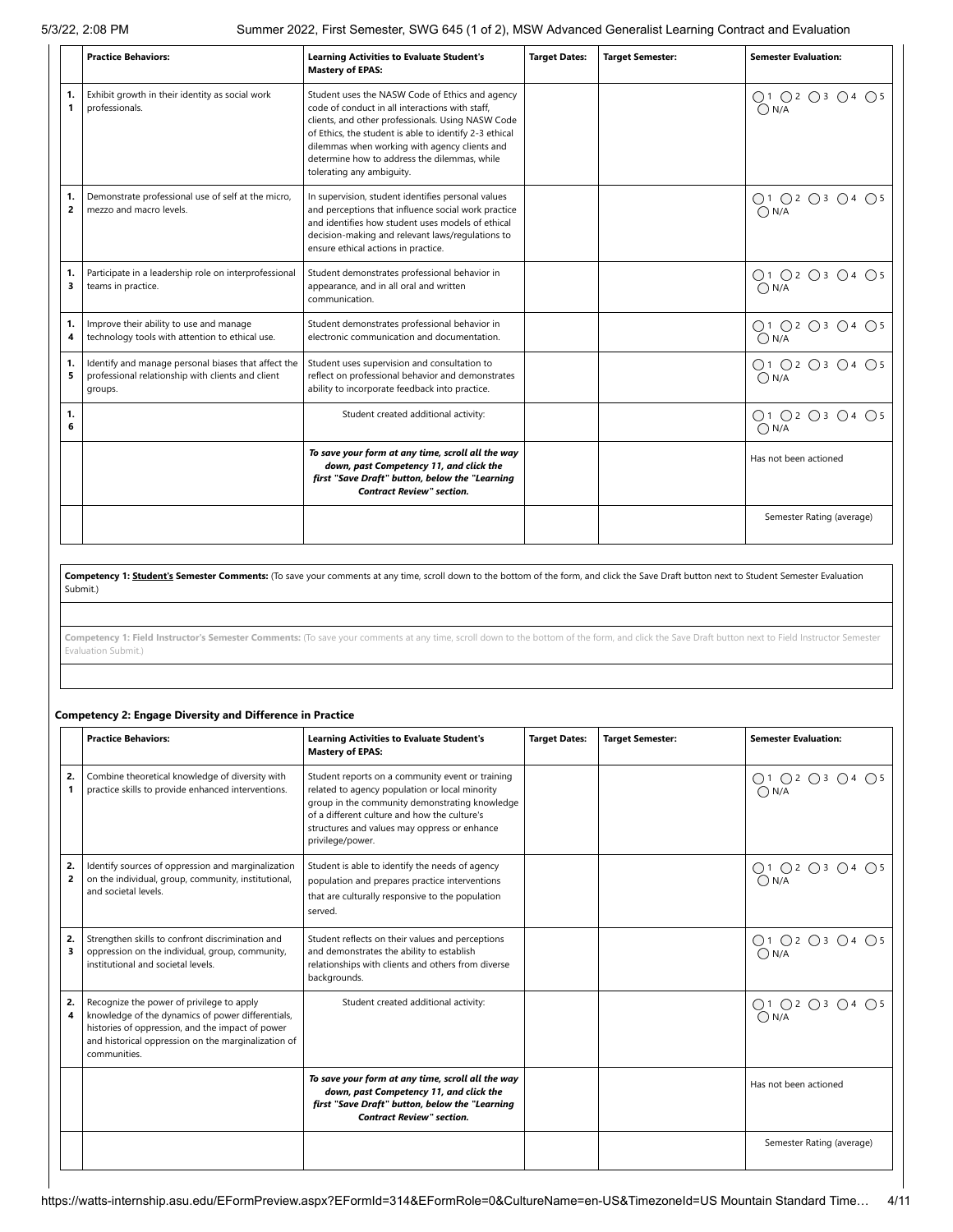**Competency 2: Student's Semester Comments:** (To save your comments at any time, scroll down to the bottom of the form, and click the Save Draft button next to Student Semester Evaluation Submit.)

Competency 2: Field Instructor's Semester Comments: (To save your comments at any time, scroll down to the bottom of the form, and click the Save Draft button next to Field Instructor Semester Evaluation Submit.)

#### **Competency 3: Advance Human Rights and Social, Economic, and Environmental Justice Practice Behaviors: Learning Activities to Evaluate Student's Mastery of EPAS: Target Dates: Target Semester: Semester Evaluation: 3. 1** Exhibit a heightened ability to reflect on the role of systemic racism and oppression and the need for social change. Student identifies 2-3 social, economic, and environmental justice issues that affect clients' rights at the micro, mezzo, and macro level and discusses in supervision. ○1 ○2 ○3 ○4 ○5  $\bigcirc$  N/A **3. 2** Critically analyze structural factors such as racism and violence which contribute to persistent disparities for marginalized populations. Student advocates for clients' rights at the micro or mezzo level and is able to identify macro level advocacy methods implemented by the agency (through observation or interviews with agency staff) in order to address barriers. Student will discuss in supervision. O1 O2 O3 O4 O5  $\bigcirc$  N/A **3. 3** Demonstrate a critical understanding of the nature and consequences of globalization in economics, politics, and culture. Student created additional activity:  $\begin{vmatrix} 0 & 0 & 0 \\ 0 & 0 & 0 \end{vmatrix}$   $\begin{vmatrix} 0 & 0 & 0 \\ 0 & 0 & 0 \end{vmatrix}$   $\begin{vmatrix} 0 & 0 & 0 \\ 0 & 0 & 0 \end{vmatrix}$  $\bigcap N/A$ *To save your form at any time, scroll all the way down, past Competency 11, and click the first "Save Draft" button, below the "Learning Contract Review" section.* Has not been actioned Semester Rating (average)

Competency 3: **Student's Semester Comments:** (To save your comments at any time, scroll down to the bottom of the form, and click the Save Draft button next to Student Semester Evaluation Submit.)

Competency 3: Field Instructor's Semester Comments: (To save your comments at any time, scroll down to the bottom of the form, and click the Save Draft button next to Field Instructor Semester Evaluation Submit.)

### **Competency 4: Engage in Practice-Informed Research and Research-Informed Practice**

|         | <b>Practice Behaviors:</b>                                                                                                                                                                                    | <b>Learning Activities to Evaluate Student's</b><br><b>Mastery of EPAS:</b>                                                                                                                                               | <b>Target Dates:</b> | <b>Target Semester:</b> | <b>Semester Evaluation:</b>                    |
|---------|---------------------------------------------------------------------------------------------------------------------------------------------------------------------------------------------------------------|---------------------------------------------------------------------------------------------------------------------------------------------------------------------------------------------------------------------------|----------------------|-------------------------|------------------------------------------------|
| 4.      | Demonstrate enhanced ability to choose a model<br>of practice through the evidence-based decision-<br>making process.                                                                                         | Student interviews agency staff to learn about their<br>use of evidence-based practice models in their<br>work with clients or attends training on evidence<br>based practices used by agency.                            |                      |                         | ○1 ○2 ○3 ○4 ○5<br>$\bigcap N/A$                |
| 4.<br>2 | Demonstrate enhanced ability to choose a<br>framework for program evaluation through the<br>evidence-based decision-making process.                                                                           | Student conducts a literature review to identify<br>evidence-based practice models relevant to clients<br>or identifies the ones (model(s)) relevant to their<br>work with clients and presents report in<br>supervision. |                      |                         | $O1$ $O2$ $O3$ $O4$ $O5$<br>$\overline{O}$ N/A |
| 4.<br>з | Demonstrate an enhanced ability to use best<br>practices and evidence-based research to develop,<br>implement, and evaluate models of practice,<br>intervention strategies, and frameworks for<br>evaluation. | Student will develop and implement intervention<br>plans (e.g. client treatment plans) using evidence<br>based research, approved by field instructor.                                                                    |                      |                         | 01 02 03 04 05<br>0N/A                         |
| 4.      | Demonstrate an enhanced ability to apply critical<br>thinking to evidence-based interventions, best<br>practices, and the evidenced based research<br>process.                                                | Student created additional activity:                                                                                                                                                                                      |                      |                         | ○1 ○2 ○3 ○4 ○5<br>$\overline{O}$ N/A           |
|         |                                                                                                                                                                                                               | To save your form at any time, scroll all the way<br>down, past Competency 11, and click the<br>first "Save Draft" button, below the "Learning<br><b>Contract Review" section.</b>                                        |                      |                         | Has not been actioned                          |
|         |                                                                                                                                                                                                               |                                                                                                                                                                                                                           |                      |                         | Semester Rating (average)                      |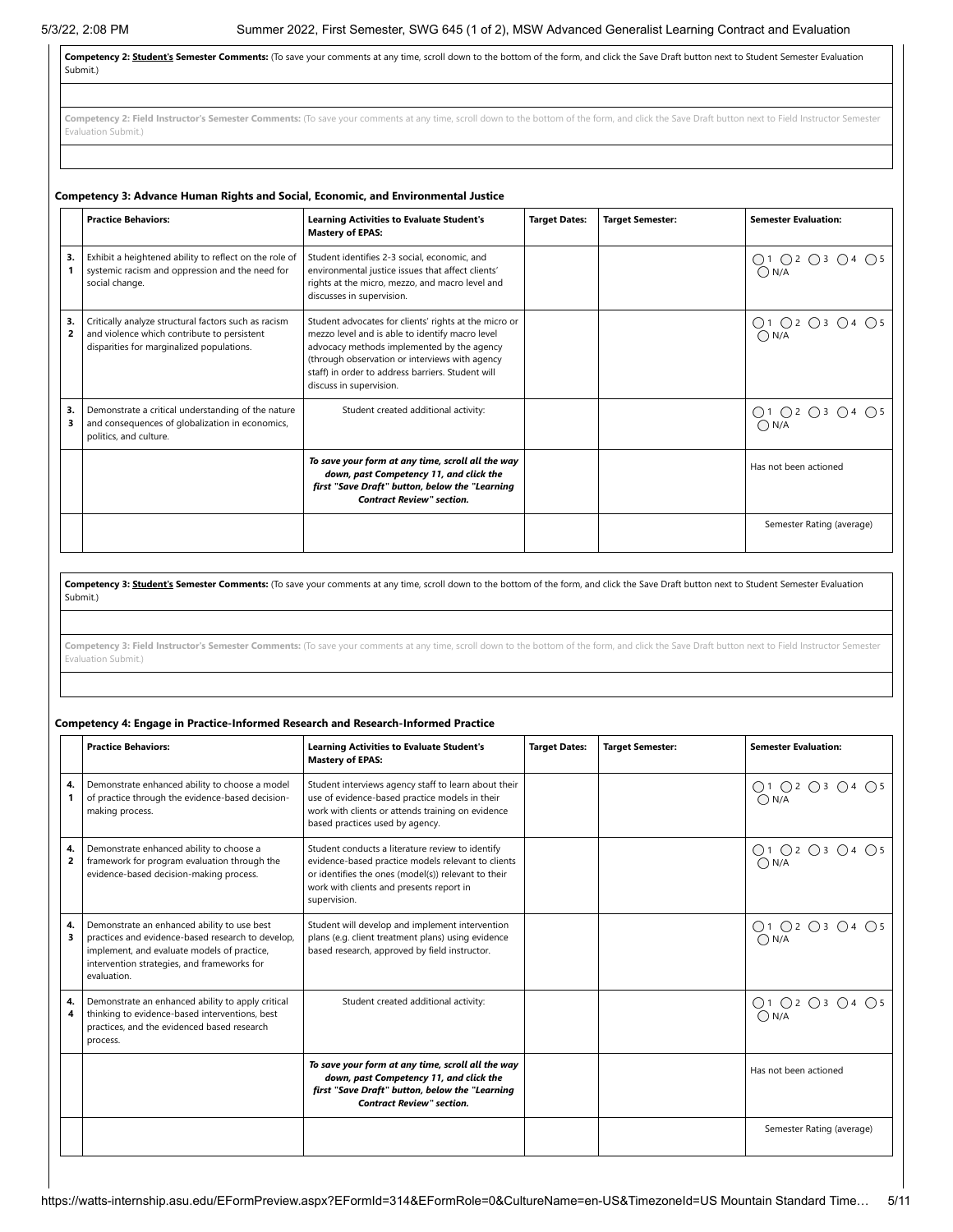**Competency 4: Student's Semester Comments:** (To save your comments at any time, scroll down to the bottom of the form, and click the Save Draft button next to Student Semester Evaluation Submit.)

Competency 4: Field Instructor's Semester Comments: (To save your comments at any time, scroll down to the bottom of the form, and click the Save Draft button next to Field Instructor Semester Evaluation Submit.)

### **Competency 5: Engage in Policy Practice**

|         | <b>Practice Behaviors:</b>                                                                                                                                                                                          | <b>Learning Activities to Evaluate Student's</b><br><b>Mastery of EPAS:</b>                                                                                                                    | <b>Target Dates:</b> | <b>Target Semester:</b> | <b>Semester Evaluation:</b>               |
|---------|---------------------------------------------------------------------------------------------------------------------------------------------------------------------------------------------------------------------|------------------------------------------------------------------------------------------------------------------------------------------------------------------------------------------------|----------------------|-------------------------|-------------------------------------------|
| 5.      | Use advocacy methods to engage in the policy<br>arena on behalf of community interests to work<br>toward improved social and economic well-being,<br>with a particular responsibility to vulnerable<br>populations. | Student will attend Social Work Day at the<br>Legislature (if not already attended), a city council<br>meeting, or other government meeting to learn<br>about social policy impacting clients. |                      |                         | $O1$ $O2$ $O3$ $O4$ $O5$<br>$\bigcap N/A$ |
| 5.<br>2 | Articulate the relationship between structural<br>oppression and national, state and local policies,<br>and how this contributes to the ongoing<br>experience of exploitation and marginalization.                  | Student will identify a local, state, federal, or tribal<br>policy issue that affects the agency's population,<br>and will conduct an analysis of its impact.                                  |                      |                         | 01 02 03 04 05<br>0N/A                    |
| 5.<br>3 | Engage in policy practice to promote social justice<br>across practice levels.                                                                                                                                      | Student will write a letter to their local, state,<br>federal, or tribal legislator advocating for needed<br>client services.                                                                  |                      |                         | ○1 ○2 ○3 ○4 ○5<br>$\bigcap N/A$           |
| 5.      |                                                                                                                                                                                                                     | Student created additional activity:                                                                                                                                                           |                      |                         | Q1 Q2 Q3 Q4 Q5<br>$\bigcap N/A$           |
|         |                                                                                                                                                                                                                     | To save your form at any time, scroll all the way<br>down, past Competency 11, and click the<br>first "Save Draft" button, below the "Learning<br><b>Contract Review" section.</b>             |                      |                         | Has not been actioned                     |
|         |                                                                                                                                                                                                                     |                                                                                                                                                                                                |                      |                         | Semester Rating (average)                 |

Competency 5: Student's Semester Comments: (To save your comments at any time, scroll down to the bottom of the form, and click the Save Draft button next to Student Semester Evaluation Submit.)

Competency 5: Field Instructor's Semester Comments: (To save your comments at any time, scroll down to the bottom of the form, and click the Save Draft button next to Field Instructor Semester Evaluation Submit.)

**Competency 6: Engage with Individuals, Families, Groups, Organizations, and Communities**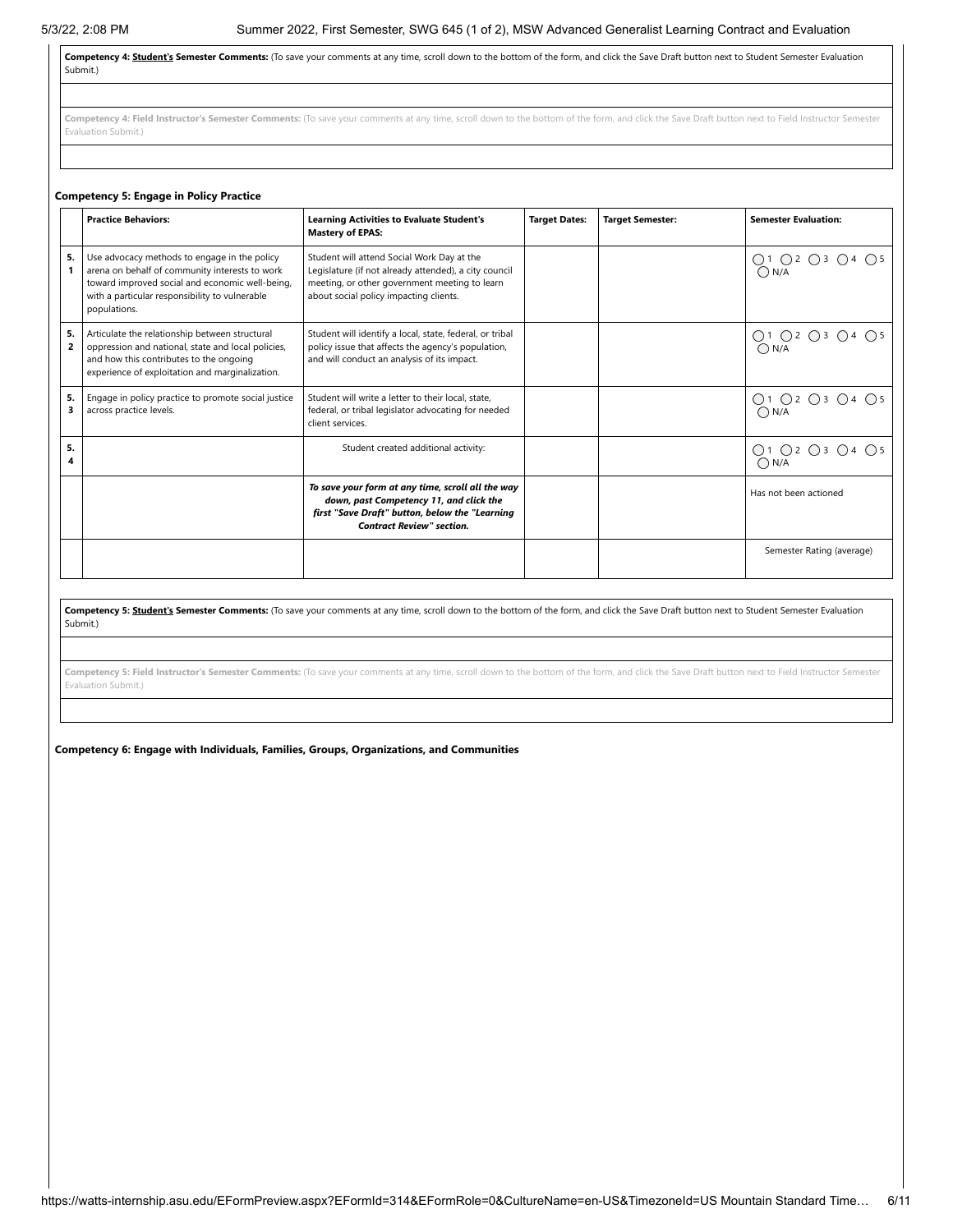5/3/22, 2:08 PM Summer 2022, First Semester, SWG 645 (1 of 2), MSW Advanced Generalist Learning Contract and Evaluation

|                      | <b>Practice Behaviors:</b>                                                                                                                                                             | <b>Learning Activities to Evaluate Student's</b><br><b>Mastery of EPAS:</b>                                                                                                                                                                                                                                                              | <b>Target Dates:</b> | <b>Target Semester:</b> | <b>Semester Evaluation:</b>     |
|----------------------|----------------------------------------------------------------------------------------------------------------------------------------------------------------------------------------|------------------------------------------------------------------------------------------------------------------------------------------------------------------------------------------------------------------------------------------------------------------------------------------------------------------------------------------|----------------------|-------------------------|---------------------------------|
| 6.<br>1              | Demonstrate skills, including cultural competency,<br>critical thinking, and use of professional self to<br>effectively engage and intervene at the micro,<br>mezzo, and macro levels. | Student will engage appropriately with clients<br>while conducting client intakes or initial sessions,<br>demonstrating application of knowledge of human<br>behavior and the social environment and other<br>frameworks.                                                                                                                |                      |                         | ○1 ○2 ○3 ○4 ○5<br>ON/A          |
| 6.<br>2a             | Participate in relationship-building and<br>interprofessional collaboration.                                                                                                           | Student will make an audio or video recording of a<br>client (or mock interview with a staff member) in<br>the first semester to demonstrate interviewing<br>skills such as empathy, reflective listening, and<br>other interpersonal skills and then view/listen to it<br>with field instructor to discuss observations and<br>debrief. |                      |                         | O1 O2 O3 O4 O5<br>$\bigcap N/A$ |
| 6.<br>2 <sub>b</sub> |                                                                                                                                                                                        | Student will seek out training on documentation,<br>confidentiality, HIPAA, and mandated reporting<br>and then discuss their learning with field instructor<br>and provide timely documentation.                                                                                                                                         |                      |                         | O1 O2 O3 O4 O5<br>$\bigcap N/A$ |
| 6.<br>2c             |                                                                                                                                                                                        | Student will demonstrate effective, appropriate,<br>and timely documentation of their interventions<br>with their clients.                                                                                                                                                                                                               |                      |                         | ○1 ○2 ○3 ○4 ○5<br>$\bigcap N/A$ |
| 6.<br>3              |                                                                                                                                                                                        | Student created additional activity:                                                                                                                                                                                                                                                                                                     |                      |                         | O1 O2 O3 O4 O5<br>$\bigcap N/A$ |
|                      |                                                                                                                                                                                        | To save your form at any time, scroll all the way<br>down, past Competency 11, and click the<br>first "Save Draft" button, below the "Learning<br><b>Contract Review" section.</b>                                                                                                                                                       |                      |                         | Has not been actioned           |
|                      |                                                                                                                                                                                        |                                                                                                                                                                                                                                                                                                                                          |                      |                         | Semester Rating (average)       |

Competency 6: Student's Semester Comments: (To save your comments at any time, scroll down to the bottom of the form, and click the Save Draft button next to Student Semester Evaluation Submit.)

Competency 6: Field Instructor's Semester Comments: (To save your comments at any time, scroll down to the bottom of the form, and click the Save Draft button next to Field Instructor Semester Evaluation Submit.)

### **Competency 7: Assess Individuals, Families, Groups, Organizations and Communities**

|                      | <b>Practice Behaviors:</b>                                                     | <b>Learning Activities to Evaluate Student's</b><br><b>Mastery of EPAS:</b>                                                                                                                                 | <b>Target Dates:</b> | <b>Target Semester:</b> | <b>Semester Evaluation:</b>     |
|----------------------|--------------------------------------------------------------------------------|-------------------------------------------------------------------------------------------------------------------------------------------------------------------------------------------------------------|----------------------|-------------------------|---------------------------------|
| 7.<br>1              | Collect and organize data at the micro, mezzo and<br>macro levels of practice. | Student will collect, organize, and interpret client<br>data to complete 3-5 client assessments,<br>identifying 2-3 client strengths and limitations and<br>review with field instructor.                   |                      |                         | ○1 ○2 ○3 ○4 ○5<br>$\bigcap N/A$ |
| 7.<br>$\overline{2}$ | Analyze data to interpret information from clients.                            | Student will discuss with field instructor their<br>knowledge of theoretical frameworks while<br>analyzing the assessments formulated for the<br>minimum of 3-5 clients.                                    |                      |                         | ○1 ○2 ○3 ○4 ○5<br>O N/A         |
| 7.<br>3a             | Use research knowledge to inform their choice of<br>intervention strategies.   | Student will develop mutually agreed-on goals and<br>objectives and appropriate intervention strategies<br>with the 3-5 clients assessed by student and<br>analyze with field instructor.                   |                      |                         | ○1 ○2 ○3 ○4 ○5<br>$\bigcap N/A$ |
| 7.<br>3 <sub>b</sub> |                                                                                | Student will select intervention strategies such as<br>CBT or Motivational Interviewing for their clients<br>based on the assessment, evidence informed<br>practice, and values and preferences of clients. |                      |                         | ○1 ○2 ○3 ○4 ○5<br>$\bigcap N/A$ |
| 7.<br>4              |                                                                                | Student created additional activity:                                                                                                                                                                        |                      |                         | ○1 ○2 ○3 ○4 ○5<br>$\bigcap N/A$ |
|                      |                                                                                | To save your form at any time, scroll all the way<br>down, past Competency 11, and click the<br>first "Save Draft" button, below the "Learning<br><b>Contract Review" section.</b>                          |                      |                         | Has not been actioned           |
|                      |                                                                                |                                                                                                                                                                                                             |                      |                         | Semester Rating (average)       |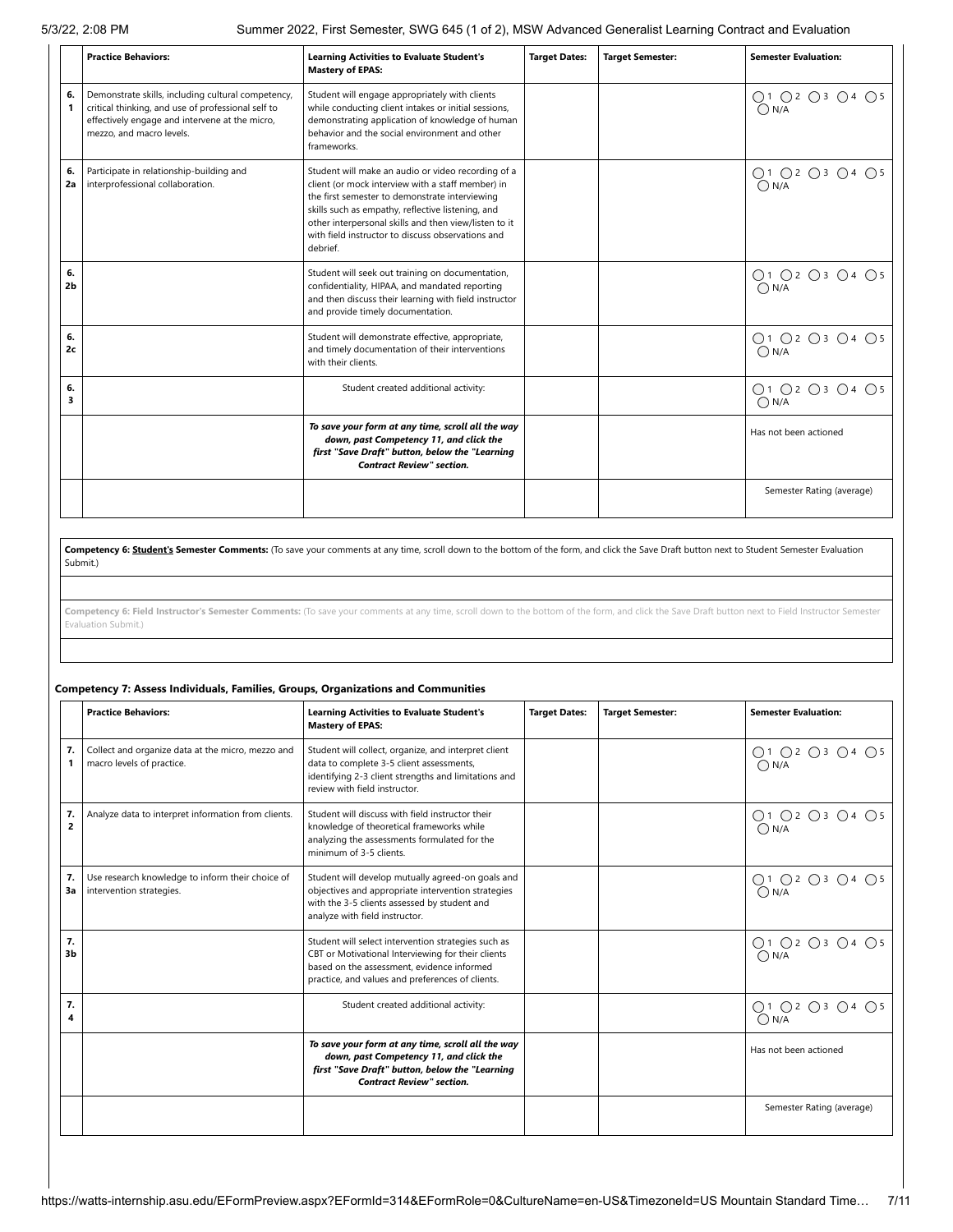Competency 7: **Student's Semester Comments:** (To save your comments at any time, scroll down to the bottom of the form, and click the Save Draft button next to Student Semester Evaluation Submit.)

Competency 7: Field Instructor's Semester Comments: (To save your comments at any time, scroll down to the bottom of the form, and click the Save Draft button next to Field Instructor Semester Evaluation Submit.)

|                      | <b>Practice Behaviors:</b>                                                                                                                                                                                | <b>Learning Activities to Evaluate Student's</b><br><b>Mastery of EPAS:</b>                                                                                                                 | <b>Target Dates:</b> | <b>Target Semester:</b> | <b>Semester Evaluation:</b>          |
|----------------------|-----------------------------------------------------------------------------------------------------------------------------------------------------------------------------------------------------------|---------------------------------------------------------------------------------------------------------------------------------------------------------------------------------------------|----------------------|-------------------------|--------------------------------------|
| 8.<br>1              | Apply knowledge of group stages and dynamics to<br>the design of treatment, educational, peer support,<br>and empowerment groups.                                                                         | Student will implement the selected evidence<br>based interventions appropriate for their clients<br>and discuss in supervision.                                                            |                      |                         | ○1 ○2 ○3 ○4 ○5<br>$\bigcap N/A$      |
| 8.<br>$\overline{2}$ | Demonstrate group leaderships skills to facilitate a<br>task group with peers.                                                                                                                            | Student will demonstrate use of critical thinking<br>skills, review of evidence and knowledge of<br>theoretical frameworks as interventions are<br>implemented with clients.                |                      |                         | ○1 ○2 ○3 ○4 ○5<br>$\bigcap N/A$      |
| 8.<br>3              | Ability to apply concepts of group dynamics and<br>community empowerment to a specific social<br>movement example.                                                                                        | Student will attend client staffings and<br>interdisciplinary meetings as well as discuss client<br>outcomes in supervision.                                                                |                      |                         | ○1 ○2 ○3 ○4 ○5<br>$\bigcap N/A$      |
| 8.<br>4              | Development of a comprehensive community<br>assessment for an area of specific interest for<br>practice.                                                                                                  | Discuss community assessment at weekly<br>supervision, receiving feedback, and relating to<br>evidence-based perspectives.                                                                  |                      |                         | ○1 ○2 ○3 ○4 ○5<br>$\bigcap N/A$      |
| 8.<br>5              | Base practice interventions and<br>transitions/terminations on research-informed<br>evidence.                                                                                                             | Student will effectively transition/terminate with<br>clients demonstrating knowledge of factors<br>involved for appropriate endings, including client<br>and student reactions to endings. |                      |                         | ○1 ○2 ○3 ○4 ○5<br>$\bigcap N/A$      |
| 8.<br>6              | Use knowledge of the effects of oppression,<br>discrimination, structural/social inequality, and<br>historical trauma across micro, mezzo and macro<br>levels of practice to quide intervention planning. | Student created additional activity:                                                                                                                                                        |                      |                         | ○1 ○2 ○3 ○4 ○5<br>$\overline{O}$ N/A |
|                      |                                                                                                                                                                                                           | To save your form at any time, scroll all the way<br>down, past Competency 11, and click the<br>first "Save Draft" button, below the "Learning<br><b>Contract Review" section.</b>          |                      |                         | Has not been actioned                |
|                      |                                                                                                                                                                                                           |                                                                                                                                                                                             |                      |                         | Semester Rating (average)            |

Competency 8: **Student's Semester Comments:** (To save your comments at any time, scroll down to the bottom of the form, and click the Save Draft button next to Student Semester Evaluation Submit.)

Competency 8: Field Instructor's Semester Comments: (To save your comments at any time, scroll down to the bottom of the form, and click the Save Draft button next to Field Instructor Semester Evaluation Submit.)

**Competency 9: Evaluate Practice with Individuals, Families, Groups, Organizations, and Communities**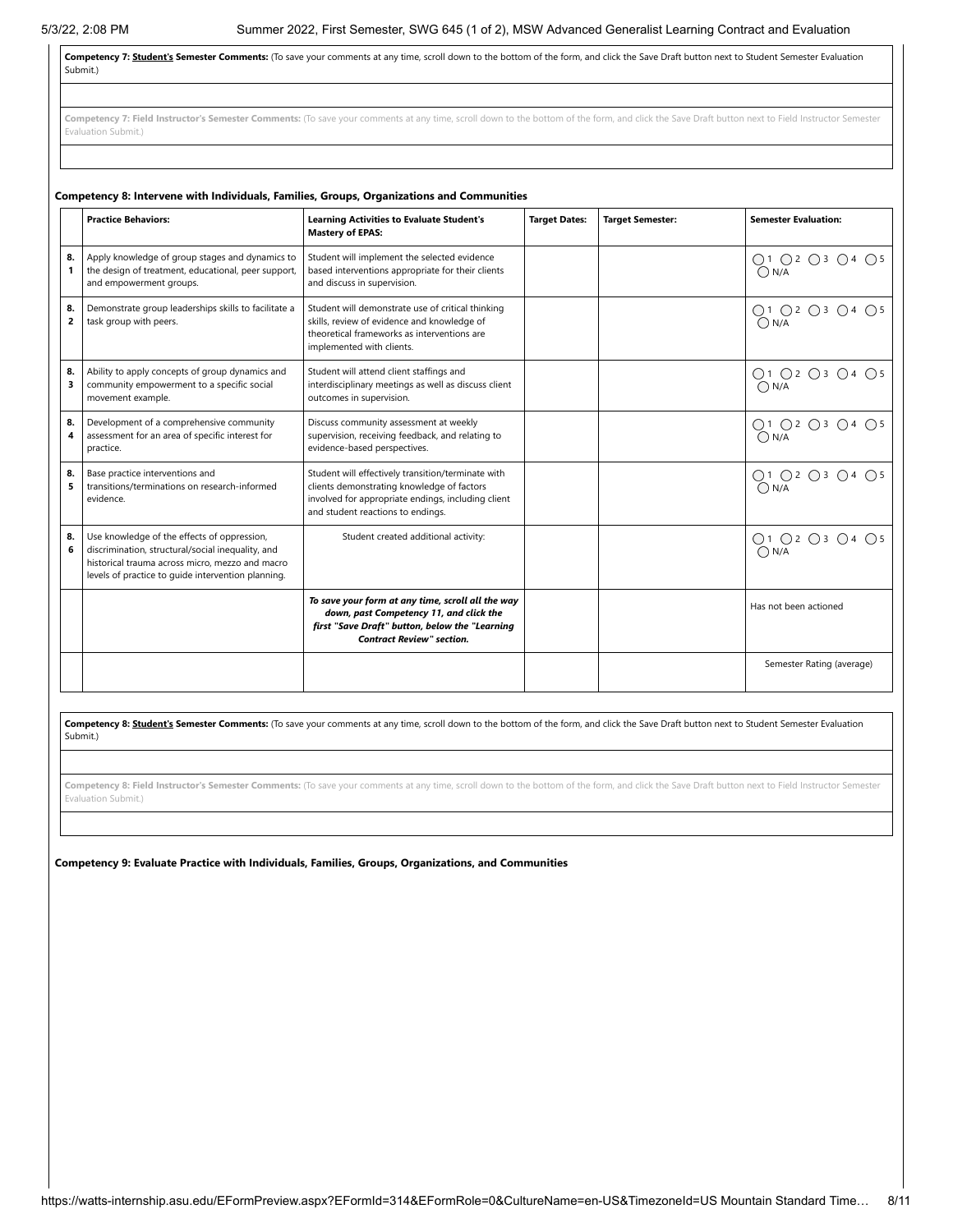5/3/22, 2:08 PM Summer 2022, First Semester, SWG 645 (1 of 2), MSW Advanced Generalist Learning Contract and Evaluation

|                    | <b>Practice Behaviors:</b>                                                                                                                                                                     | <b>Learning Activities to Evaluate Student's</b><br><b>Mastery of EPAS:</b>                                                                                                           | <b>Target Dates:</b> | <b>Target Semester:</b> | <b>Semester Evaluation:</b>     |
|--------------------|------------------------------------------------------------------------------------------------------------------------------------------------------------------------------------------------|---------------------------------------------------------------------------------------------------------------------------------------------------------------------------------------|----------------------|-------------------------|---------------------------------|
| 9.                 | Critically examine and evaluate major paradigms<br>informing human service delivery including<br>evidence-based practice, and the goodness of fit<br>with ethnic and marginalized communities. | Student will facilitate the mutual evaluation of<br>client's progress towards meeting the intervention<br>goals and report on client progress in supervision.                         |                      |                         | ○1 ○2 ○3 ○4 ○5<br>$\bigcap N/A$ |
| 9.<br>$\mathbf{2}$ | Contribute to the theoretical knowledge base of<br>the social work profession through practice-based<br>program evaluation research.                                                           | Student applies various theoretical<br>frameworks/models to demonstrate the ability to<br>evaluate the effectiveness of interventions using<br>best practice/evidence based measures. |                      |                         | ○1 ○2 ○3 ○4 ○5<br>$\bigcap N/A$ |
| 9.<br>3            |                                                                                                                                                                                                | Student measures and analyzes success of<br>interventions with clients using criteria established<br>by agency to evaluate effectiveness of programs.                                 |                      |                         | ○1 ○2 ○3 ○4 ○5<br>$\bigcap N/A$ |
| 9.<br>4            |                                                                                                                                                                                                | Demonstrates ability to apply evaluation findings<br>to improve micro, mezzo and macro interventions.                                                                                 |                      |                         | ○1 ○2 ○3 ○4 ○5<br>$\bigcap N/A$ |
| 9.<br>5            |                                                                                                                                                                                                | Student created additional activity:                                                                                                                                                  |                      |                         | O1 O2 O3 O4 O5<br>$\bigcap N/A$ |
|                    |                                                                                                                                                                                                | To save your form at any time, scroll all the way<br>down, past Competency 11, and click the<br>first "Save Draft" button, below the "Learning<br><b>Contract Review" section.</b>    |                      |                         | Has not been actioned           |
|                    |                                                                                                                                                                                                |                                                                                                                                                                                       |                      |                         | Semester Rating (average)       |

**Competency 9: Student's Semester Comments:** (To save your comments at any time, scroll down to the bottom of the form, and click the Save Draft button next to Student Semester Evaluation Submit.)

**Competency 9: Field Instructor's Semester Comments:** (To save your comments at any time, scroll down to the bottom of the form, and click the Save Draft button next to Field Instructor Semester Evaluation Submit.)

Competency 10: Demonstrate working knowledge of the social, political, and cultural diversity of the Southwest and apply that expertise across all practice levels **and locations.**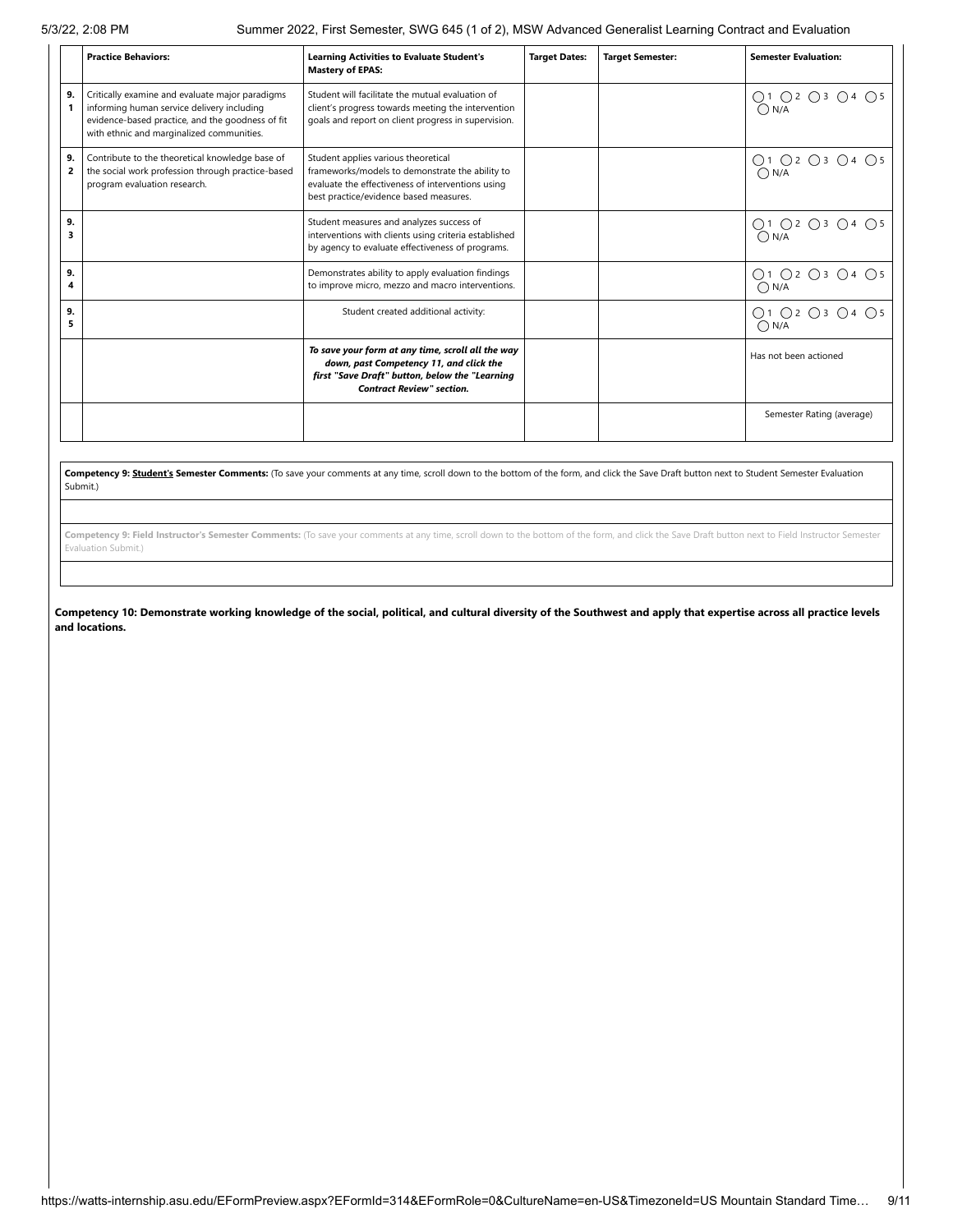|                                 | <b>Practice Behaviors:</b>                                                                                                                                                                                                                                                                                                                                                                                                                                                                                                                                                                                                                                                         | <b>Learning Activities to Evaluate Student's</b><br><b>Mastery of EPAS:</b>                                                                                                                                                                | <b>Target Dates:</b> | <b>Target Semester:</b> | <b>Semester Evaluation:</b>     |  |  |
|---------------------------------|------------------------------------------------------------------------------------------------------------------------------------------------------------------------------------------------------------------------------------------------------------------------------------------------------------------------------------------------------------------------------------------------------------------------------------------------------------------------------------------------------------------------------------------------------------------------------------------------------------------------------------------------------------------------------------|--------------------------------------------------------------------------------------------------------------------------------------------------------------------------------------------------------------------------------------------|----------------------|-------------------------|---------------------------------|--|--|
| 10<br>$\cdot$ 1<br>$\mathbf{a}$ | Social workers in the Southwest and across the<br>nation understand the significance and complexity<br>of the U.S.-Mexico transborder region; enduring<br>principles of tribal sovereignty and the federal trust<br>relationship with indigenous peoples; and the<br>challenges facing children, youth and families in<br>the social, economic, and political context. Social<br>workers in the Southwest and across the nation<br>understand the social dynamics of human<br>migration and settlement that require<br>responsiveness to Latinx; African American, older<br>adult, recently relocated, immigrant, refugee, and<br>urban American Indian/Alaska Native populations. | Combine theoretical and historical knowledge of<br>populations of the Southwest with practice skills to<br>provide enhanced interventions.                                                                                                 |                      |                         | ○1 ○2 ○3 ○4 ○5<br>$\bigcap N/A$ |  |  |
| 10<br>$\cdot$ 1<br>b            |                                                                                                                                                                                                                                                                                                                                                                                                                                                                                                                                                                                                                                                                                    | Identify sources of oppression and marginalization<br>on the individual, group, community, institutional,<br>and societal levels at play in the region with<br>emphasis on the U.S.-Mexico transborder area.                               |                      |                         | ○1 ○2 ○3 ○4 ○5<br>$\bigcap N/A$ |  |  |
| 10<br>$\cdot$ 1<br>$\mathbf c$  |                                                                                                                                                                                                                                                                                                                                                                                                                                                                                                                                                                                                                                                                                    | Strengthen skills to confront discrimination and<br>oppression on the individual, group, community,<br>institutional and societal levels, particularly with<br>populations of the Southwest.                                               |                      |                         | ○1 ○2 ○3 ○4 ○5<br>$\bigcap N/A$ |  |  |
| 10<br>$\cdot$ 1<br>d            |                                                                                                                                                                                                                                                                                                                                                                                                                                                                                                                                                                                                                                                                                    | Recognize the power of privilege to apply<br>knowledge of the dynamics of power differentials,<br>histories of oppression, and the impact of power<br>and historical oppression on the marginalization of<br>communities of the Southwest. |                      |                         | ○1 ○2 ○3 ○4 ○5<br>$\bigcap N/A$ |  |  |
| 10<br>$\cdot$                   |                                                                                                                                                                                                                                                                                                                                                                                                                                                                                                                                                                                                                                                                                    | Student created additional activity:                                                                                                                                                                                                       |                      |                         | ○1 ○2 ○3 ○4 ○5<br>$\bigcap N/A$ |  |  |
|                                 |                                                                                                                                                                                                                                                                                                                                                                                                                                                                                                                                                                                                                                                                                    |                                                                                                                                                                                                                                            |                      |                         | Has not been actioned           |  |  |
|                                 |                                                                                                                                                                                                                                                                                                                                                                                                                                                                                                                                                                                                                                                                                    | To save your form at any time, scroll all the way<br>down, past Competency 11, and click the<br>first "Save Draft" button, below the "Learning<br><b>Contract Review" section.</b>                                                         |                      |                         | Semester Rating (average)       |  |  |
|                                 |                                                                                                                                                                                                                                                                                                                                                                                                                                                                                                                                                                                                                                                                                    |                                                                                                                                                                                                                                            |                      |                         |                                 |  |  |
|                                 | Competency 10: <b>Student's Semester Comments:</b> (To save your comments at any time, scroll down to the bottom of the form, and click the Save Draft button next to Student Semester Evaluation<br>Submit.)                                                                                                                                                                                                                                                                                                                                                                                                                                                                      |                                                                                                                                                                                                                                            |                      |                         |                                 |  |  |
|                                 |                                                                                                                                                                                                                                                                                                                                                                                                                                                                                                                                                                                                                                                                                    |                                                                                                                                                                                                                                            |                      |                         |                                 |  |  |
|                                 | Evaluation Submit.)                                                                                                                                                                                                                                                                                                                                                                                                                                                                                                                                                                                                                                                                | Competency 10: Field Instructor's Semester Comments: (To save your comments at any time, scroll down to the bottom of the form, and click the Save Draft button next to Field Instructor Semester                                          |                      |                         |                                 |  |  |
|                                 |                                                                                                                                                                                                                                                                                                                                                                                                                                                                                                                                                                                                                                                                                    |                                                                                                                                                                                                                                            |                      |                         |                                 |  |  |
|                                 |                                                                                                                                                                                                                                                                                                                                                                                                                                                                                                                                                                                                                                                                                    |                                                                                                                                                                                                                                            |                      |                         |                                 |  |  |

### **Competency 11: Professional Growth and Development**

|                 | <b>Practice Behaviors:</b>                                                             | <b>Learning Activities to Evaluate Student's</b><br><b>Mastery of EPAS:</b>                                                                                                        | <b>Target Dates:</b> | <b>Target Semester:</b> | <b>Semester Evaluation:</b>     |
|-----------------|----------------------------------------------------------------------------------------|------------------------------------------------------------------------------------------------------------------------------------------------------------------------------------|----------------------|-------------------------|---------------------------------|
| 11<br>$\cdot$ 1 | Maintains a strategy for promoting personal and<br>professional balance and self-care. | Student will develop a weekly self-care plan and<br>implement plan throughout internship using<br>supervision to seek feedback.                                                    |                      |                         | ○1 ○2 ○3 ○4 ○5<br>$\bigcap N/A$ |
| 11<br>.2        | Effectively utilizes supervision for evaluation of skill<br>acquisition.               | Student attends supervision consistently to seek<br>feedback on skill development and then practices<br>self-reflection and self-correction.                                       |                      |                         | ○1 ○2 ○3 ○4 ○5<br>$\bigcap N/A$ |
| 11<br>.3        | Develop a plan for continued professional<br>development.                              | Student will identify professional development<br>activities to plan for life-long learning and<br>professional licensure.                                                         |                      |                         | ○1 ○2 ○3 ○4 ○5<br>$\bigcap N/A$ |
| 11<br>.4        |                                                                                        | Student created additional activity:                                                                                                                                               |                      |                         | ○1 ○2 ○3 ○4 ○5<br>$\bigcap N/A$ |
|                 |                                                                                        | To save your form at any time, scroll all the way<br>down, past Competency 11, and click the<br>first "Save Draft" button, below the "Learning<br><b>Contract Review" section.</b> |                      |                         | Has not been actioned           |
|                 |                                                                                        |                                                                                                                                                                                    |                      |                         | Semester Rating (average)       |